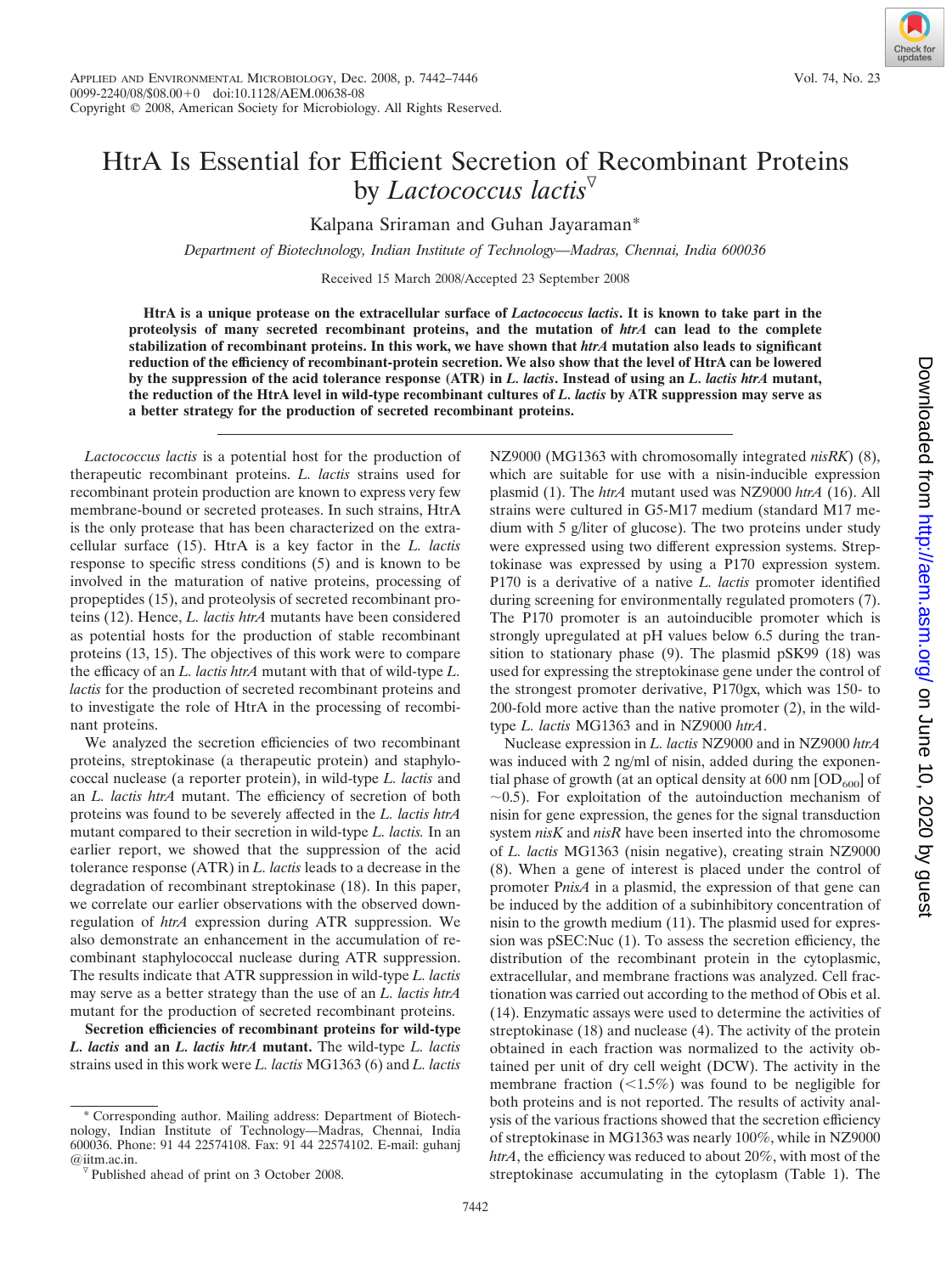TABLE 1. Activities of recombinant streptokinase and nuclease in the extracellular and cytoplasmic fractions of (wild type) *L. lactis* MG1363 and NZ9000 and mutant NZ9000 *htrA* during early stationary phase culture in G5-M17 medium

| Strain and<br>cellular fraction                  | Streptokinase in MG1363<br>or <i>htrA</i> mutant |                                              | Nuclease in NZ9000<br>or htrA mutant |                                                |
|--------------------------------------------------|--------------------------------------------------|----------------------------------------------|--------------------------------------|------------------------------------------------|
|                                                  | Sp act $(IU/g)$<br>of DCW)                       | $%$ Secretion<br>efficiency<br>$mean \pm SD$ | Sp act $(IU/g)$<br>of DCW)           | $%$ Secretion<br>efficiency<br>$(mean \pm SD)$ |
| Wild type<br>Extracellular<br>Cytoplasmic        | 14,500<br>$ND^a$                                 | ~100                                         | 5,141<br>2,007                       | $71 \pm 2$                                     |
| $NZ9000$ htr $A$<br>Extracellular<br>Cytoplasmic | 13,895<br>55,680                                 | $20.7 \pm 1.2$                               | 563<br>1,167                         | $33 \pm 2$                                     |

*<sup>a</sup>* ND, not detectable by assay.

results of Western blot analysis showed that streptokinase bands appear in all three fractions of the NZ9000 *htrA* culture (Fig. 1). The bands corresponding to the cytoplasm and membrane fractions were congruent with those for the extracellular fraction, as well as the standard streptokinase (without the signal sequence), thus indicating the inability of processed streptokinase to be secreted. On the other hand, the streptokinase bands appear only in the extracellular fraction of the wild-type strain *L. lactis* MG1363, thus indicating complete secretion of the processed protein (Fig. 1). One can also clearly observe bands corresponding to degraded streptokinase in the extracellular fraction of the *L. lactis* MG1363 culture. The absence of these streptokinase degradation bands in the NZ9000 *htrA* culture clearly shows that HtrA is primarily responsible for streptokinase degradation in *L. lactis*.

Similar results were obtained with recombinant staphylococcal nuclease using the nisin-inducible expression system. The secretion efficiency of staphylococcal nuclease is high in NZ9000 (71%) and low in NZ9000 *htrA* (33%) at 6 h after induction (Table 1). A temporal analysis of the nuclease secretion efficiency confirmed that the percentage of nuclease in the extracellular fraction was lower at all times in NZ9000 *htrA* than in NZ9000. Since HtrA is involved in the processing of NucB to NucA (15), the above data also correlated well with a higher intracellular accumulation of NucB (data not shown). These results suggest that the secretion of recombinant proteins is impaired in *L. lactis* NZ9000 *htrA*, irrespective of the protein or expression system used. Some reports in the literature have concluded that the secretion of recombinant proteins (and not secretion efficiency) is better in *L. lactis htrA* mutants (3, 12, 13). These conclusions were based on estimations made from Western blot analyses of the extracellular fraction only. Based on quantitative analysis of all cellular fractions, we have shown that secretion efficiency is lower in an *L. lactis htrA* mutant.

HtrA is known to be involved in the alteration of cell surface properties; *L. lactis htrA* mutants have increased bacterial sedimentation in liquid cultures and increased bacterial chain length compared to these characteristics in wild-type strains (5). This increased aggregation of cells may reduce the exposure of secretion machinery to the outside environment, potentially reducing secretion efficiency. Apart from inefficient secretion, *L. lactis htrA* mutant strains also pose other problems. We observed that the overall amount of recombinant nuclease produced in *L. lactis* NZ9000 *htrA* was very low compared to the level in the wild-type strain (Table 1). This has also been observed in other reports on recombinant protein production in an *L. lactis htrA* mutant (12). Out of five proteins studied by using nisin-inducible expression systems, the overall production of four proteins was low in the *L. lactis htrA* mutant. Such low productivity was not observed in our work with streptokinase in the P170 expression system. This may be attributed to the mechanism of induction. P170 promoter activity depends on the cytoplasmic regulator molecule, RcfB, which gets activated in acidic conditions and binds to the 14-bp regulatory region of P170 (10). Thus, the promoter activity will not be affected by cellular aggregation. On the other hand,



FIG. 1. Expression of streptokinase in MG1363 and NZ9000 *htrA*: Western blot analysis of different cellular fractions. Lanes: 1, standard streptokinase; 2, extracellular fraction from NZ9000 *htrA*; 3, extracellular fraction from MG1363; 4, membrane fraction from NZ9000 *htrA*; 5, membrane fraction from MG1363; 6, cytoplasmic fraction from NZ9000 *htrA*; 7, cytoplasmic fraction from MG1363. Pre-stk, prestreptokinase (streptokinase with signal sequence).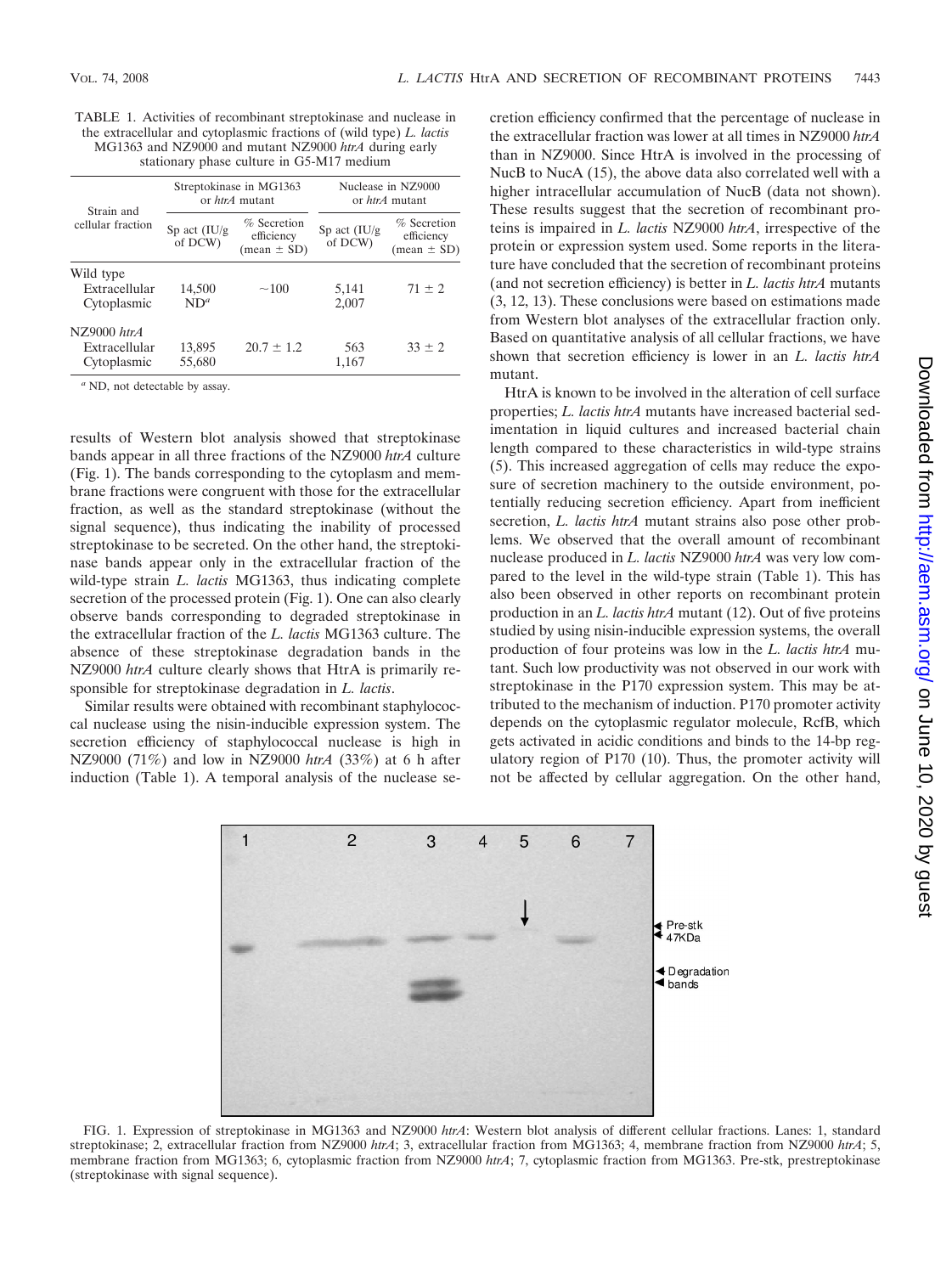TABLE 2. Comparison of recombinant streptokinase and nuclease activities in the extracellular fraction during ATR development and suppression, and effects of ATR on protein processing by HtrA*<sup>a</sup>*

| Protein and<br>medium      | ATR level $(\%$<br>survival of<br>cells after<br>acid shock<br>[mean $\pm$ SD]) | S <sub>p</sub> act<br>$(IU/g \text{ of }$<br>DCW | $%$ Degradation<br>of streptokinase<br>$(mean \pm SD)$ | $%$ NucB<br>converted<br>to NucA<br>$mean \pm SD$ |
|----------------------------|---------------------------------------------------------------------------------|--------------------------------------------------|--------------------------------------------------------|---------------------------------------------------|
| Streptokinase <sup>b</sup> |                                                                                 |                                                  |                                                        |                                                   |
| $G5-M17$                   | $94 \pm 6$                                                                      | 15,000                                           | $71 \pm 4.5$                                           |                                                   |
| $G5-3xM17$                 | < 0.01                                                                          | 51,100                                           | $33 \pm 3$                                             |                                                   |
| <b>Nuclease</b>            |                                                                                 |                                                  |                                                        |                                                   |
| G5-M17                     | $97 \pm 3$                                                                      | 3,621                                            |                                                        | $26 \pm 4.2$                                      |
| $G5-3xM17$                 | < 0.01                                                                          | 9.947                                            |                                                        | $18 \pm 3.7$                                      |

*<sup>a</sup>* Recombinant proteins streptokinase and nuclease were assayed in strains MG1363 and NZ9000, respectively. The effects of ATR on protein processing by HtrA are shown as percentage of degradation of streptokinase and proportion of

<sup>*b*</sup> Streptokinase data are from reference 18.

nisin induction depends on the activation of NisK, a membrane-bound histidine kinase (11). Nisin binds to the receptor NisK. Subsequently, NisK activates NisR by phosphorylation and the activated NisR induces the transcription of the P*nisA*based genes. Thus, the increased aggregation of cells in NZ9000 *htrA* cultures reduces the membrane exposure and may affect the activation of NisK. We also observed that the *htrA* mutant cultures have a longer lag phase (2 to 3 h as against <1 h for wild-type *L. lactis* for similar inoculation conditions) and can often grow very slowly.

**HtrA activity and suppression of ATR.** We have shown in an earlier report (18) that the suppression of ATR in *L. lactis* leads to at least a 2.5-fold increase in productivity for recombinant streptokinase and a significant decrease in the degradation of streptokinase (a process mediated by HtrA, as seen in this study). We also showed that the suppression of ATR could be achieved by increasing the phosphate level and the buffering capacity of the medium (18). In this study, we investigated the effect of ATR suppression on the production of recombinant staphylococcal nuclease and the processing by HtrA of the NucB form to the NucA form (both of which are active). The ATR level, nuclease activity, and the extent of processing by HtrA (as given by the proportion of the NucA form of nuclease) were analyzed for nuclease production in two different media, G5-M17 (standard M17 medium with 5 g/liter of glucose) and a medium with a higher buffering capacity, G5-3xM17. The latter had three times the concentration of all M17 components with the exception of glucose. The buffering capacity of G5-3xM17 is increased due to the additional levels of glycerophosphate in the medium, and therefore, ATR is suppressed during the growth of *L. lactis* in this medium (18). The ATR level was measured as follows. The cells were given an acid shock by exposure to G5-M17 medium (without sodium  $\beta$ -glycerophosphate) at pH 4 (adjusted using acetic acid). The cell numbers were estimated as CFU by plating shocked cells immediately after resuspension and after 2 h on G5-M17 plates containing the appropriate antibiotic. The percentage of organisms surviving was taken as the measure of ATR (18). The proportion of NucA was measured by

TABLE 3. Primers used for real-time PCR

| Primer | Sequence                                   |
|--------|--------------------------------------------|
|        | 16S rRNA Forward 5' GGTAGACTTGAGTGCAGGAG3' |
|        |                                            |

densitometric analysis of sodium dodecyl sulfate-polyacrylamide gel electrophoresis gels, using bovine serum albumin as the internal standard.

The activity of nuclease increased by 2.7-fold in the G5- 3xM17 medium, and this correlated with the suppression of ATR. It was also observed that the proportion of NucA decreased with suppression of ATR (Table 2). The results with nuclease were similar to the ones obtained in the earlier work with streptokinase (18), thus indicating that the effect of ATR on recombinant protein production in *L. lactis* cultures may be a general phenomenon. The reductions in streptokinase degradation and nuclease processing suggest that HtrA levels may decrease with suppression of ATR, leading to decreased processing of recombinant proteins by HtrA. To confirm this hypothesis, the mRNA level of *htrA* was measured by using realtime PCR during the growth of streptokinase-expressing MG1363 cultures in both the media mentioned above.

The mRNA level was measured from cDNA (obtained from the reverse transcription of total RNA [Qiagen-GmBH]) by using a Quantitect Sybr green real-time PCR kit (Qiagen-GmBH) in Applied Biosystems 7500 real-time PCR equipment (Applied Biosystems, United States) according to the manufacturer's recommendations. The kit has a Hotstart *Taq* DNA polymerase. The primers used for the experiment were designed by using web-based Primer3 software (17). The primers used for amplifying the *htrA* and 16S rRNA transcripts, along with the conditions for the real-time PCR experiment, are given in Tables 3 and 4. The mRNA level was computed by using relative quantification (threshold cycle method) with 16S rRNA as the internal reference gene. The mRNA level at early exponential phase  $(OD_{600}, -0.3)$  was taken as the basal level and was used to calibrate samples for the relative quantification of mRNA. The changes in *htrA* mRNA levels during growth were expressed as multiples of the basal level of mRNA.

The mRNA level of *htrA* increased severalfold during the transition to stationary phase of *L. lactis* MG1363 cultured in G5-M17 medium (Fig. 2). This result correlated well with the high ATR level (which also develops during late exponential phase) and the high degradation of streptokinase observed in

TABLE 4. Conditions used for PCR

| Stage                         | Temperature<br>(°C) | Time                    |
|-------------------------------|---------------------|-------------------------|
| Initial activation step       | 95                  | $15 \text{ min}$        |
| Cycles $(45)$<br>Denaturation | 94                  | 15 s                    |
| Annealing<br>Extension        | 55<br>72            | 30 <sub>s</sub><br>30 s |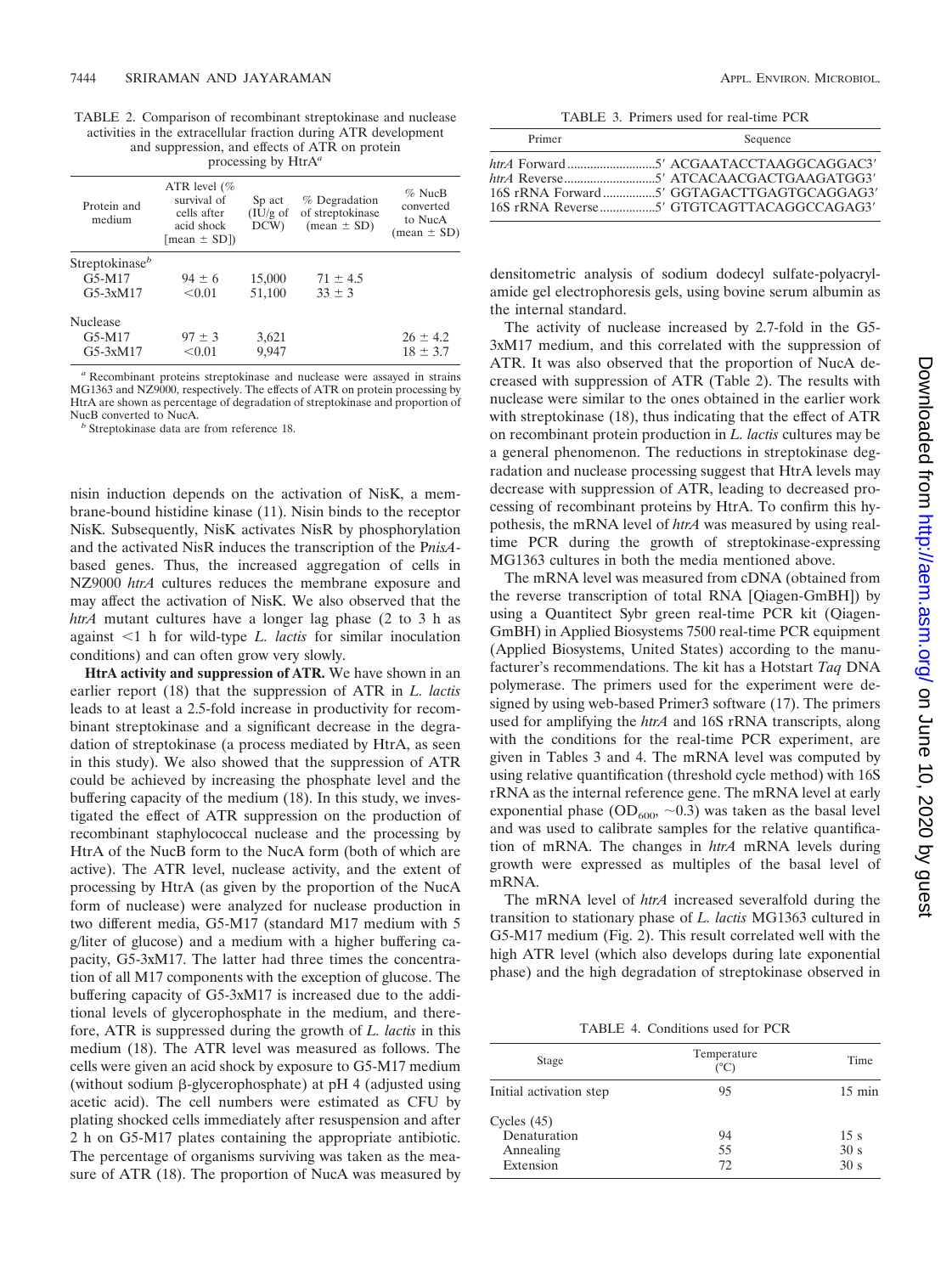

FIG. 2. Variations in *htrA* mRNA relative to basal level during growth in G5-M17 or G5-3xM17 medium. Basal level was mRNA level at an  $OD_{600}$  of 0.3, corresponding to early exponential phase. Correspondence of  $OD_{600}$  values to growth phases: 1, mid-exponential phase; 2.5, late exponential phase; above 3.0, transition phase and early stationary phase (growth phases at corresponding  $OD_{600}$  values are comparable in the two media).

this medium (Table 2). The cell densities for the two cultures (in G5-M17 and G5-3xM17) are mainly dependent on the initial glucose concentration, and the growth phases of the two cultures are comparable at a given OD (data not shown). Therefore, the *htrA* mRNA levels at corresponding growth phases can be suitably compared by taking measurements of the culture at a particular OD (Fig. 2). In the G5-3xM17 medium, the *htrA* mRNA level did not change significantly from the basal level throughout the culture, correlating well with the reduced ATR level and lower level of streptokinase degradation (Fig. 2 and Table 2). These results confirm that suppression of ATR leads to lowering of the HtrA level and thus reduces the processing of recombinant proteins in *L. lactis*. It was also seen that the lower level of HtrA resulting from ATR suppression does not result in the changes in bacterial chain length generally associated with *htrA* mutation (4). Microscopic examination of cells grown in G5-3xM17 showed chain lengths similar to those of cells grown in G5-M17 (data not shown).

It can be easily discerned from the results in Table 2 that the reduction in HtrA processing is not enough to account for the increase in recombinant protein activity obtained due to ATR suppression. First, the increase in activity was more than proportionate to the reduction in degradation of streptokinase by HtrA; the increase in activity was more than threefold, while the reduction in degradation was only around 40% (Table 2). Second, nuclease does not get degraded by HtrA; HtrA only processes one form of nuclease (NucB) to another (NucA), both of which are active. Hence, the increase in activity per unit of cell mass for streptokinase, as well as nuclease, is due to the increase in the accumulation of the recombinant protein. It is not clear what factors contribute to this increase in accumulation. We have observed that the mRNA level of streptokinase during ATR suppression (obtained from real-time PCR experiments) is actually lower than the mRNA level during fully developed ATR (data not shown). Therefore, the increase in the accumulation of the recombinant protein may be due to enhanced translation rates or a reduction in proteolysis by other undetermined proteases.

In conclusion, the results presented in this paper highlight the limitations of using *L. lactis htrA* mutants for the production of recombinant proteins. It was observed that *htrA* mutation reduces the efficiency of secretion of the recombinant protein produced, although the protein produced was completely stabilized. We have also shown that suppression of ATR leads to improved levels of the active recombinant protein and also correlates well with lower HtrA levels in wild-type *L. lactis* cultures. These results suggest that the suppression of ATR may serve as a better alternative strategy (to using *L. lactis htrA* mutants), as it improves both the productivity and stability of proteolytically sensitive recombinant proteins.

We are grateful to Luis Bermudez-Humaran, INRA-France, and Bioneer A/S, Hoersholm, Denmark, for providing us pSEC:Nuc and NZ9000 *htrA*. We thank Subash Babu (Tuberculosis Research Centre, Chennai, India) for providing us the real-time PCR facilities. We also thank Bhagawat Chandrasekar (Alagappa University—Karaikudi, India) for technical assistance.

## **REFERENCES**

- 1. **Bermudez-Humaran, L. G., P. Langella, J. Commissaire, S. Gilbert, Y. Le Loir, R. L'Haridon, and G. Corthier.** 2003. Controlled intra- or extracellular production of staphylococcal nuclease and ovine omega interferon in *Lactococcus lactis*. FEMS Microbiol. Lett. **224:**307–313.
- 2. **Bredmose, L., S. M. Madsen, A. Vrang, P. Ravn, M. G. Johnsen, J. Arnau, and H. Israelsen.** 2001. Development of a heterologous gene expression system for use in *Lactococcus lactis*, p. 269–275. *In* O. W. Merten, D. Mattonovich, C. Lang, G. Larsson, P. Neubauer, D. Porro, P. Postma, J. T. de Mattos, and J. A. Cole (ed.), Recombinant protein production with prokaryotic and eukaryotic cells. Kluwer Academic Publishers, Dordrecht, The Netherlands.
- 3. **Cortes-Perez, N. G., I. Poquet, M. Oliveira, J. J. Gratadoux, S. M. Madsen, A. Miyoshi, G. Corthier, V. Azevedo, P. Langella, and L. G. Bermudez-Humaran.** 2006. Construction and characterization of a *Lactococcus lactis* strain deficient in intracellular ClpP and extracellular HtrA proteases. Microbiology **152:**2611–2618.
- 4. **Erickson, A., and R. H. Deibel.** 1973. Turbidimetric assay of staphylococcal nuclease. Appl. Microbiol. **25:**337–341.
- 5. **Foucaud-Scheunemann, C., and I. Poquet.** 2003. HtrA is a key factor in the response to specific stress conditions in *Lactococcus lactis*. FEMS Microbiol. Lett. **224:**53–59.
- 6. **Gasson, M. J.** 1983. Plasmid complements of *Streptococcus lactis* NCDO712 and other lactis streptococci after protoplast-induced curing. J. Bacteriol. **154:**1–9.
- 7. **Israelsen, H., S. M. Madsen, A. Vrang, E. B. Hansen, and E. Johansen.** 1995. Cloning and partial characterization of regulated promoters from *Lactococcus lactis* Tn*917-lacZ* integrants with the new promoter probe vector, pAK80. Appl. Environ. Microbiol. **61:**2540–2547.
- 8. **Kuipers, O. P., P. G. G. A. de Ruyter, M. Kleerebezem, and W. M. de Vos.** 1998. Quorum sensing controlled gene expression in lactic acid bacteria. J. Biotechnol. **64:**15–21.
- 9. **Madsen, S. M., J. Arnau, A. Vrang, M. Givskov, and H. Israelsen.** 1999. Molecular characterization of the pH-inducible and growth phase-dependent promoter P170 of Lactococcus lactis. Mol. Microbiol. **32:**75–87.
- 10. **Madsen, S. M., T. Hindre, J. Le Pennec, H. Israelsen, and A. Dufour.** 2005. Two acid-inducible promoters from *Lactococcus lactis* require the cis-acting ACiD box and the transcription regulator RcfB. Mol. Microbiol. **56:**735–746.
- 11. **Mierau, I., and M. Kleerebezem.** 2005. 10 years of the nisin-controlled gene expression system (NICE) in *Lactococcus lactis*. Appl. Microbiol. Biotechnol. **68:**705–717.
- 12. **Miyoshi, A., I. Poquet, V. Azevedo, J. Commissaire, L. Bermudez-Humaran, E. Domakova, Y. Le Loir, S. C. Oliveira, A. Gruss, and P. Langella.** 2002. Controlled production of stable heterologous proteins in *Lactococcus lactis*. Appl. Environ. Microbiol. **68:**3141–3146.
- 13. **Morello, E., L. G. Bermudez-Humaran, D. Llull, V. Sole, N. Miraglio, P. Langella, and I. Poquet.** 2008. Lactococcus lactis, an efficient cell factory for recombinant protein production and secretion. J. Mol. Microbiol. Biotechnol. **14:**48–58.
- 14. **Obis, D., A. Guillot, J. C. Gripon, P. Renault, A. Bolotin, and M. Y. Mistou.** 1999. Genetic and biochemical characterization of a high-affinity betaine uptake system in *Lactococcus lactis* reveals a new functional organization within bacterial ABC transporters. J. Bacteriol. **181:**6238–6246.
- 15. **Poquet, I., V. Saint, E. Seznec, N. Simoes, N. Bolontin, and A. Gruss.** 2000.